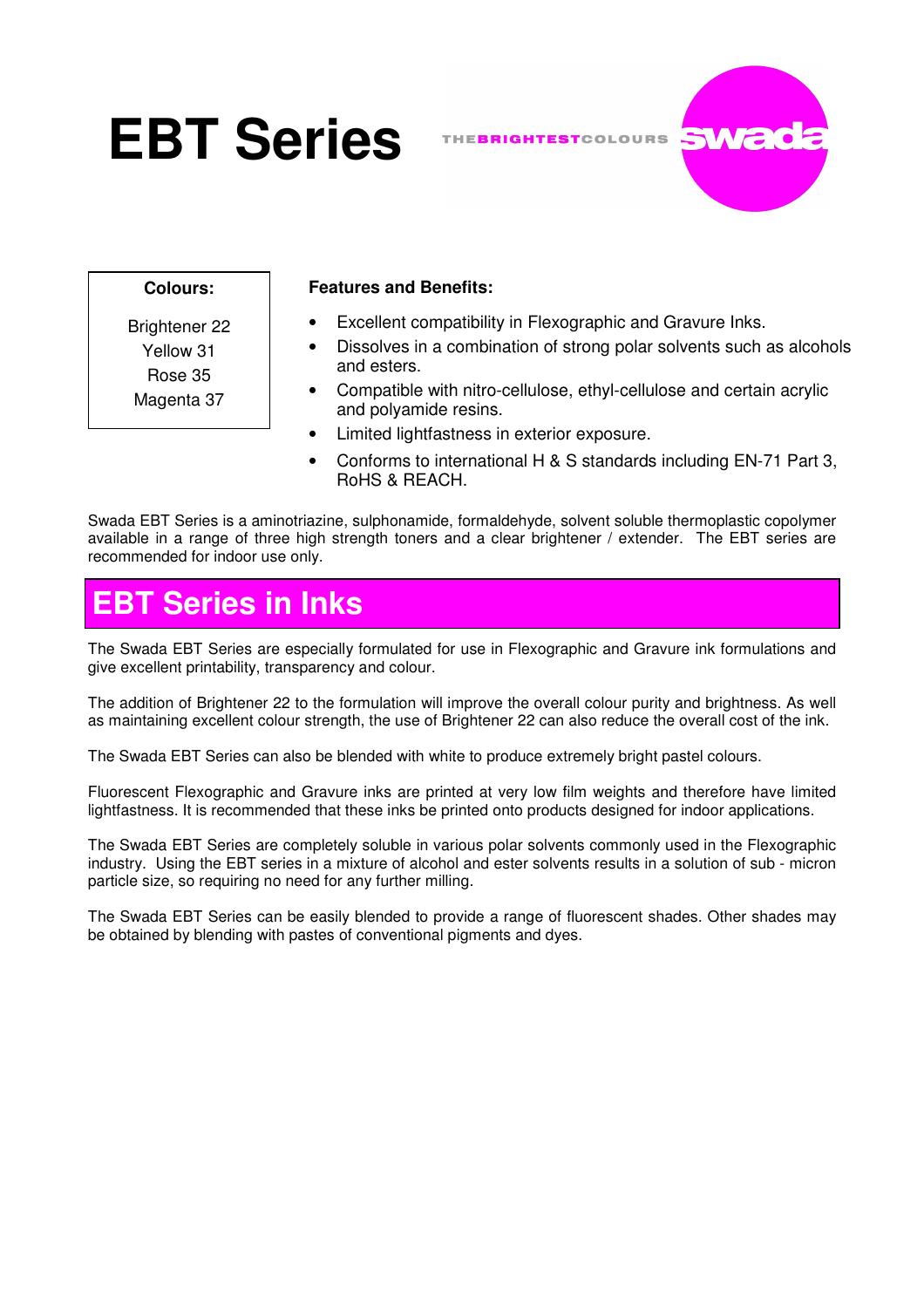The following tables indicate starting point blends to achieve standard Swada fluorescent shades.

**Blaze 5** 

| <b>Nova Red 2</b> |      |
|-------------------|------|
| Magenta 37        | 67.5 |
| Rose 35           | 7.5  |
| Yellow 31         | 25.0 |

| <b>Laser Red 3</b> |      |
|--------------------|------|
| Magenta 37         | 42.8 |
| Rose 35            | 6.0  |
| Yellow 31          | 41.7 |
| Brightener 22      | 9.5  |

| <b>Flame Orange 4</b> |      |  |  |  |
|-----------------------|------|--|--|--|
| Magenta 37            | 15.5 |  |  |  |
| Rose 35               | 15.0 |  |  |  |
| Yellow 31             | 67.8 |  |  |  |
| Brightener 22         | 17   |  |  |  |

| <b>Arc Orange 6</b>  |      |
|----------------------|------|
| Magenta 37           | 4.8  |
| Rose 35              | 72   |
| Yellow 31            | 84.5 |
| <b>Brightener 22</b> | 35   |

| Magenta 10    |      |
|---------------|------|
| Magenta 37    | 75.0 |
| Brightener 22 | 25.0 |
|               |      |

Magenta 37 and 9.5 Rose 35 13.1 Yellow 31 67.9 Brightener 22 9.5

## **Regulatory Information**

#### **Compliance with Swiss packaging inks Ordinance:**

All ingredients used in the manufacture of Swada EBT Series are included in Annex 1 (list 1 and 2) and Annex 6 of the above regulation or are shown in the subsequent addendum within Letter 153.

#### **Resolution AP (89) 1 - Colorants for Plastics in Contact with Food:**

In certain conditions migration of the dye from the resin may occur. It is necessary that the end user conducts their own tests on the final product to determine if migration will occur.

#### **Heavy Metal Content**

Analysis of the total amount of heavy metals on typical batches of Swada EBT Series show that these are below the allowable limits given in Resolution AP (89) 1.

|                   | Antimony | Arsenic | <b>Barium</b> | Cadmium | Chromium | Lead | <b>Mercury</b> | <b>Selenium</b> |
|-------------------|----------|---------|---------------|---------|----------|------|----------------|-----------------|
| ppm found         | <ວ       | 10ء     | <20           | ີ       | <5       | ≺ວ   |                | くこ              |
| ppm AP(89)1 limit | 500      | 00      | 100           | 100     | 000      | 100  | 50             | 100             |

#### **Aromatic Amines**

Analysis of the total primary unsulphonated aromatic amine content in batches typical of Swada EBT Series is less than 100 mg/kg. This is below the limit of 500 mg/kg (ppm) in AP (89) 1. Benzidine (CAS 92-87-5), beta-naphthylamine (CAS 91-59-8) and 4-Aminobiphenyl (CAS 92-67-1) are not present in Swada EBT Series.

#### **Polychlorinated biphenyl (PCB)**

PCB's are not present in Swada EBT Series or are below the detection limit of 0.2 mg/kg (ppm) in AP (89) 1.

Other materials such as Sulphonated Aromatic Amines, Carbon Black and Inorganic Cadium pigments are not present in Swada EBT Series.